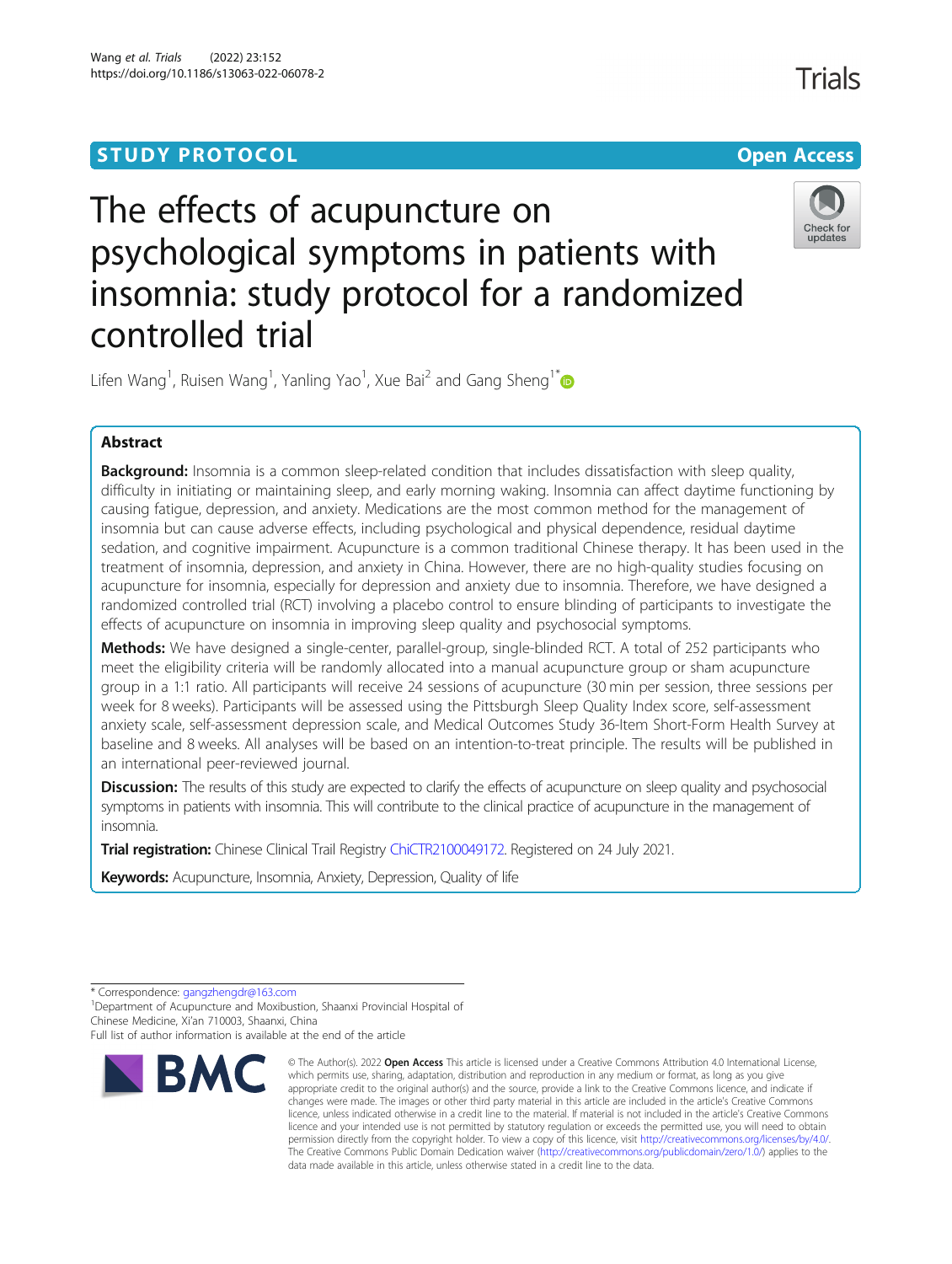# Background

As a major public health problem, insomnia is defined as sleep difficulties including dissatisfaction with sleep quality, difficulty in initiating or maintaining sleep, and early morning waking, which can affect daytime functioning, and cause fatigue, depression, anxiety, and other symptoms [[1,](#page-6-0) [2](#page-6-0)]. The prevalence of insomnia is 10–20%, and about 50% of cases involve chronic insomnia, which is defined as suffering from this condition for at least 3 nights each week for 1 month or more [[3](#page-6-0)]. In China, the prevalence of insomnia is approximately 15% [[4](#page-6-0)]. Sleep disturbance is thought to be closely associated with psychological disorders, including depression and anxiety [[5\]](#page-6-0). A survey reported that nearly 30% of the population suffers from psychological disorders due to busy lives and high-pressure jobs, and most affected individuals experience different degrees of insomnia. However, insomnia has not yet been effectively resolved [\[6](#page-6-0), [7](#page-6-0)].

Medications, such as antidepressants and melatonin, are the most commonly used treatments in the management of insomnia [\[8](#page-6-0)]. The use of sleeping pills is common among adults, and middle-aged women with higher education are more likely to have used anti-insomnia drugs [\[9\]](#page-6-0). However, adverse effects, including psychological and physical dependence, residual daytime sedation, and cognitive impairment, should not be ignored [\[10](#page-6-0)]. Therefore, the American Academy of Sleep Medicine and the American College of Physicians recommend non-pharmacological therapies, including acupuncture and relaxation, first-line treatment options for insomnia [\[11](#page-6-0), [12](#page-6-0)].

Acupuncture is popular and safe traditional Chinese therapy. It has been used in the treatment of insomnia, depression, and anxiety in China for thousands of years. Acupuncture may restore physiological function through the insertion of needles to stimulate acupoints. Studies have indicated that acupuncture could be effective for sleep disorders by increasing the content of serotonin and aminobutyric acid [[13\]](#page-6-0), reducing glutamate levels [\[14](#page-6-0)], and improving the function of central inhibition [\[15](#page-6-0)]. With better sleep quality, depression and anxiety in patients with insomnia are improved. Previous reviews have shown that acupuncture affects insomnia, but there are no high-quality studies focusing on acupuncture for insomnia, especially for treating depression and anxiety due to insomnia [[16,](#page-6-0) [17](#page-6-0)].

Therefore, it is important to conduct high-quality randomized controlled trial (RCT) to assess the effects of acupuncture on sleep quality, depression, and anxiety in patients with insomnia, with sham acupuncture as control. In this study, we designed a randomized, parallelgroup, single-blinded trial to investigate the effects of acupuncture for insomnia in improving sleep quality and psychosocial disorders.

# Methods/design Study design

A single-center, parallel-group, single-blinded randomized controlled superiority trial has been designed to compare the effects of manual acupuncture and sham acupuncture in the treatment of insomnia. All participants will receive manual acupuncture or sham acupuncture during three sessions per week over 8 weeks. The study has been approved by the ethics committee of the Shaanxi Provincial Hospital of Chinese Medicine (2020-17). The study protocol follows the Standard Protocol Item Recommendations for Interventional Trials (SPIRIT) guidelines and Standards for Reporting Interventions in Controlled Trials of Acupuncture (STRICTA). This study protocol is funded by the Chinese Clinical Trials Registry. The registry number is ChiCTR2100049172, and the registration date is July 24, 2021. The study procedure is illustrated in Fig. [1](#page-2-0). The trial schedule is listed in Table [1.](#page-3-0)

#### Participants

# Recruitment

Participants will be recruited from among outpatients of the Shaanxi Provincial Hospital of Chinese Medicine by advertisements on community boards and online social media (WeChat). Patients, who are interested in this study, will be asked to communicate with the researchers face-to-face for more detailed information including interventions, assessments, benefits gained from this trial, and potential adverse reactions. Before randomization, written informed consent will be obtained from all participants prior to their participation. Detailed attention, including trial procedure, intervention, benefits, and potential adverse events of participating in the trial, will be explained to potential participants before they provide informed consent. They will be instructed to provide informed consent after full consideration. The personal information of potential and enrolled participants will be collected and stored by the researchers, who will be required to sign a pledge to protect the confidentiality of the study participants.

# Inclusion criteria

The inclusion criteria are as follows:

- 1. Fulfillment of the diagnostic criteria for insomnia according to the Diagnostic and Statistical Manual of Mental Disorders [\[18](#page-6-0)];
- 2. Age 18–65 years (male or female);
- 3. History of insomnia of at least three times per week for more than 1 month;
- 4. No history of medication for improving insomnia or the medication must have been stopped for more than 3 weeks;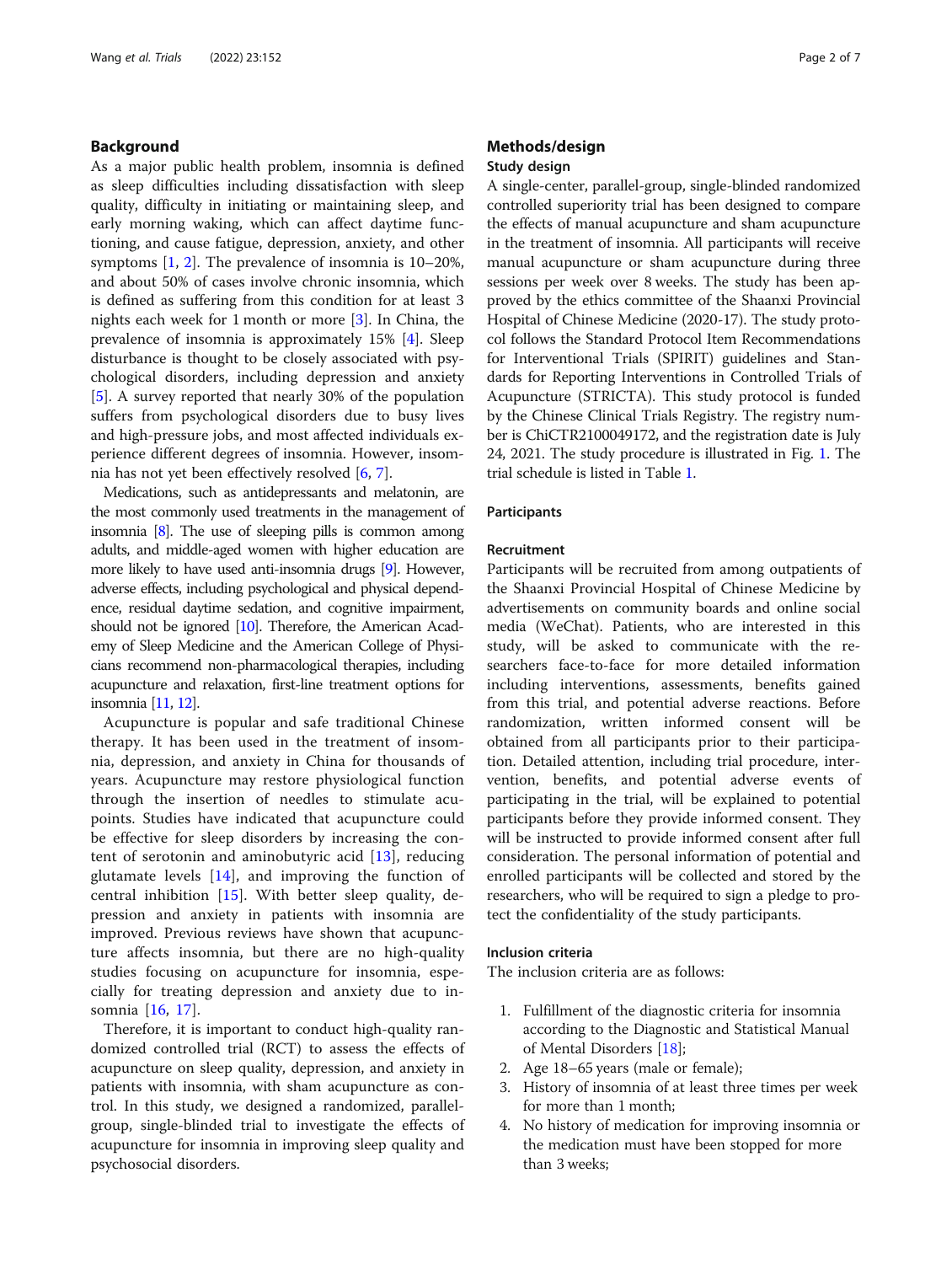<span id="page-2-0"></span>

- 5. Psychological symptoms including anxiety (selfassessment anxiety scale [SAS] score  $\geq$  50) or depression (self-reported depression scale [SDS] score  $\geq 50$ );
- 6. Agreement to participate in the trial and be randomly allocated into any of the study groups.

# Exclusion criteria

Participants who meet any of the following conditions will be excluded:

- 1. Presence of insomnia caused by nervous system diseases including stroke, Parkinson's disease;
- 2. Presence of serious organic disease, or other chronic diseases, including cardiac disease, liver or kidney disease, or thrombocytopenia with a bleeding tendency;
- 3. Ongoing pregnancy or being a woman of childbearing age who is not on an appropriate method of birth control;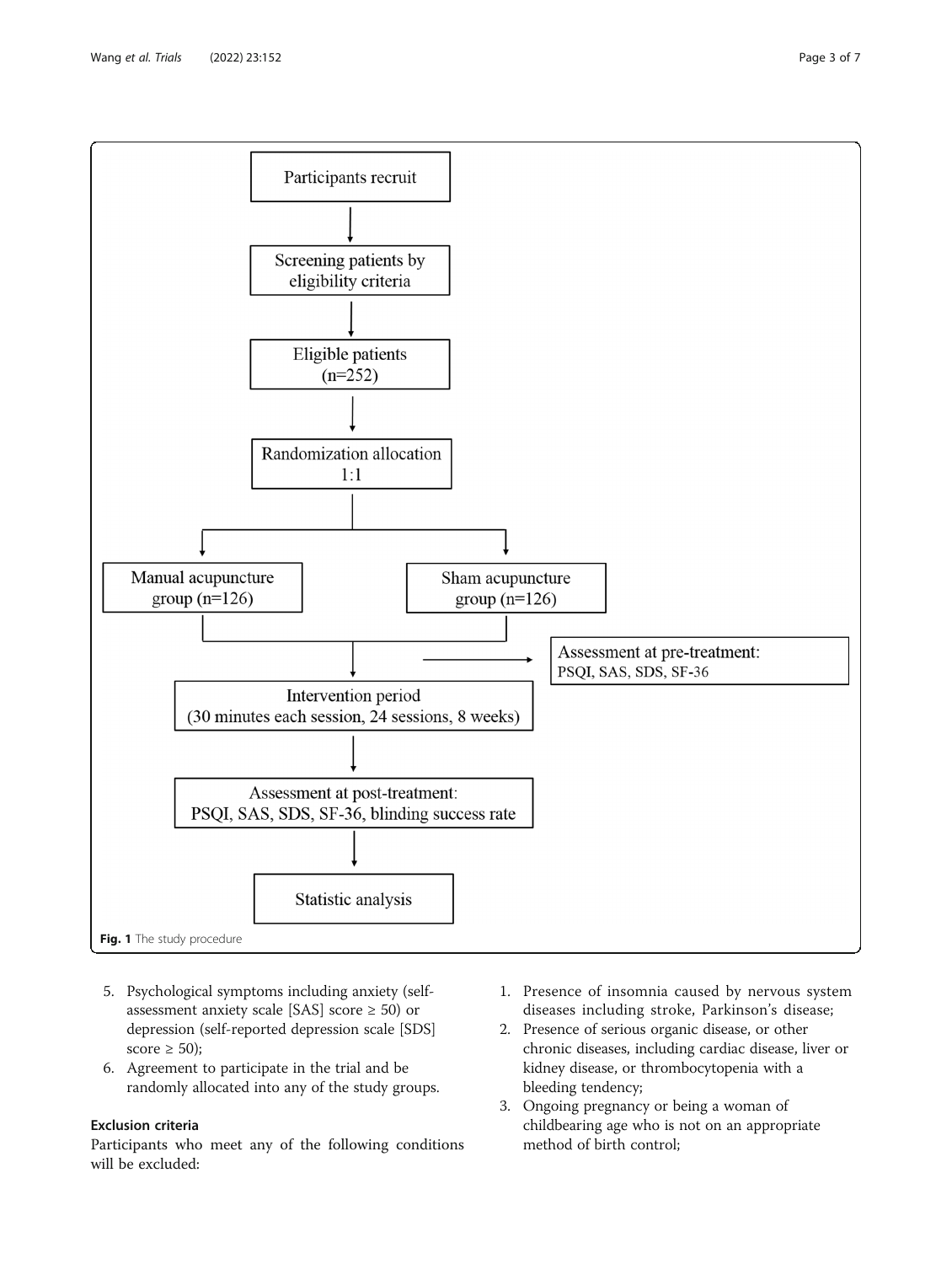<span id="page-3-0"></span>

| <b>Table 1</b> The trial schedule |  |
|-----------------------------------|--|
|-----------------------------------|--|

| Items                        | Before enrollment (week $-1$ ) | Intervention period (weeks 1-8) | End of intervention (week $-9$ ) |
|------------------------------|--------------------------------|---------------------------------|----------------------------------|
| Inclusion criteria           |                                |                                 |                                  |
| Exclusion criteria           |                                |                                 |                                  |
| Informed consent             |                                |                                 |                                  |
| Baseline measurement         |                                |                                 |                                  |
| Randomization and allocation | $\sqrt{ }$                     |                                 |                                  |
| PSQI                         | A.                             |                                 |                                  |
| Quality of life              |                                |                                 |                                  |
| Depression                   |                                |                                 |                                  |
| Anxiety                      |                                |                                 |                                  |
| Blinding success rate        |                                |                                 |                                  |
| Adverse events               |                                |                                 |                                  |

PSQI Pittsburgh Sleep Quality Index

- 4. History of severe episodes of fainting during acupuncture or being afraid of blood;
- 5. Infection or inflammation at the acupoints;
- 6. Use of alcohol and/or other drugs or dependence on drugs.

# Sample size

Sample size estimation was based on changes in the Pittsburgh Sleep Quality Index (PSQI) score. According to the pre-trial, there was a mean difference in the PSQI of 2.0 with a standard deviation of 4.36 between the two groups. In the current study, we assume a significance level α of 0.05 and power  $(1-β) = 0.90$ , owing to which a sample size of 202 can provide effective power to reject the null hypothesis between the manual acupuncture group and sham acupuncture group using two-sided, two-sample t-tests assuming equal variance. Considering the expected dropout rate of 20%, this study will require at least 252 participants.

#### Randomization and allocation concealment

A simple randomization method will be used in this trial. A total of 252 participants will be randomly assigned to either the manual acupuncture group ( $n = 126$ , expected) or sham acupuncture group ( $n = 126$ , expected) after the baseline assessment. The randomization sequence will be generated using Statistical Analysis Software 9.1 by a research assistant who will be blinded to the recruitment of participants. Randomization numbers will be sealed in a computer-generated randomization-based opaque envelope. Only the screening sequence number will be printed on the envelope. The researcher, who screens the eligible patients after baseline assessment, will separate the envelopes, and then assign the patient to the manual acupuncture group or sham acupuncture group.

# Blinding

The outcome assessors, data managers, and statistical analysts will be blinded to the treatment allocation. The manual acupuncture and sham acupuncture assignments will be blinded to the patients. The manipulation of needles and acupoints will be similar in both groups. To assess blinding, the participants will be asked whether they experienced manual acupuncture or sham acupuncture after the trial. It will be impossible to blind the acupuncturists because of the characteristics of acupuncture interventions. Unblinding will only be performed in cases of an emergency, such as any serious adverse event.

# Interventions

All participants will receive 24 sessions of acupuncture (30 min each session, three sessions per week for 8 weeks). Licensed acupuncturists, who have had more than 5 years of clinical experience in acupuncture therapy, will perform the acupuncture treatment. They are well-trained in identifying the locations of the acupoints and the manipulation of needles. The temperature will not be lower than 25 °C in the treatment room. Patients will be allowed to take 0.5–2 mg of Estazolam tablets (Approval number: H37023047, Shandong Xinyi Pharmaceutical Co., Ltd) orally before sleep as a rescue medication. The same acupoints will be used in both groups, including Shenting (GV24), Neiguan (PC6), Shenmen (HT7), Hegu (LI4), Anmian (EX-HN22), Zusanli (ST36), Sanyinjiao (SP6), Zhaohai (KI6), and Shenmai (BL62).

# Manual acupuncture treatment

The patients will lie on their backs in a relaxed position. After disinfection of the skin with 75% alcohol, sterile adhesive pads will be placed on the acupoints. Acupuncture needles 0.30 mm in diameter and 40 mm in length (Suzhou Hwato Medical Instruments Co. Ltd, China) will be used for manual acupuncture. The needles will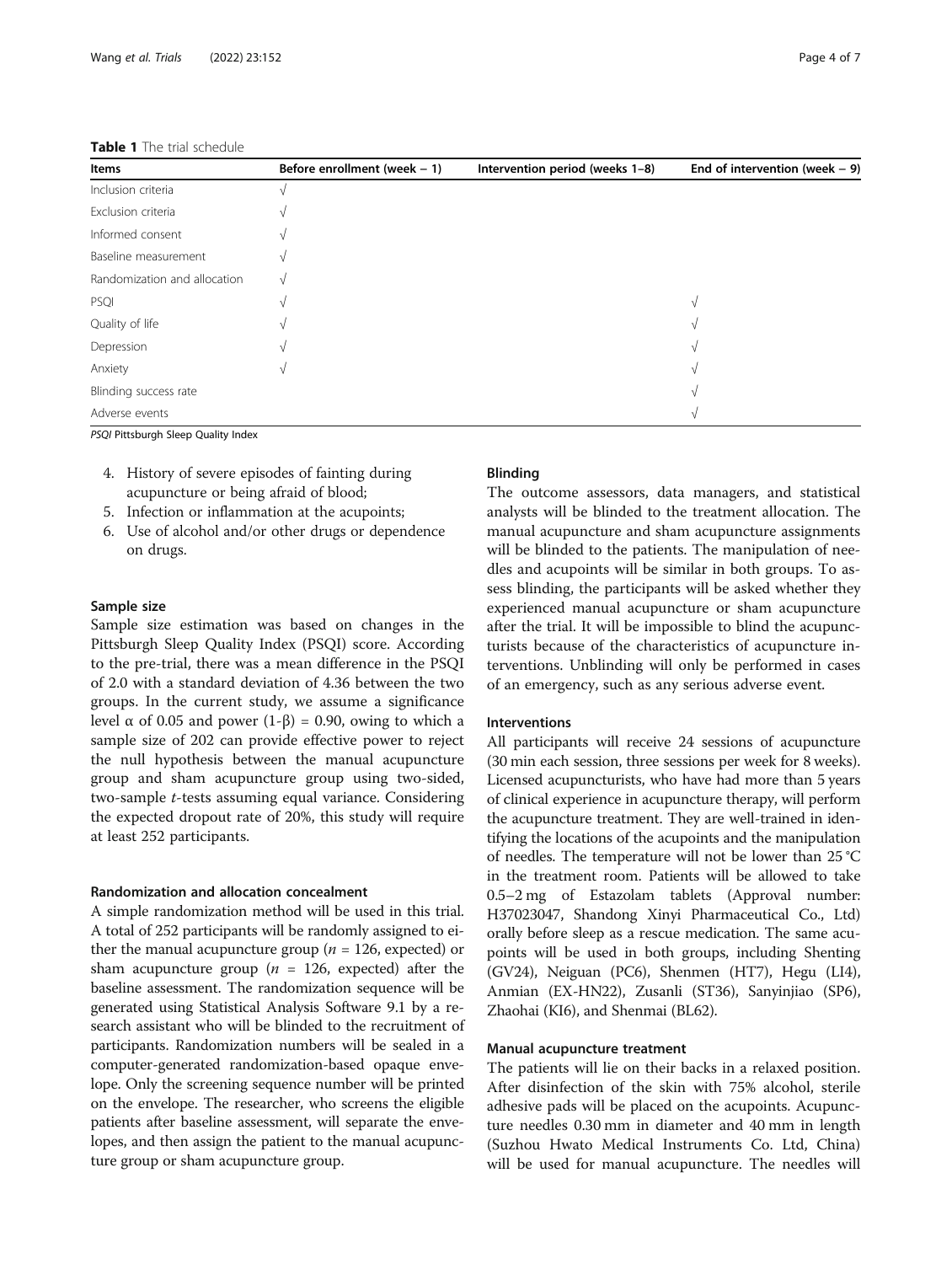be inserted through the pads for Deqi sensations, including pain, numbness, swelling, and heaviness sensation, indicating that the acupuncture is effective. The needles will then be maintained for 30 min. Manual stimulation will be conducted three times every 10 min. After 30 min, the needles will be removed, and pressure will be applied with clean cotton balls to avoid bleeding.

# Sham acupuncture treatment

The sham acupuncture group will receive non-insertive acupuncture using blunt-tipped placebo needles (0.30 mm in diameter and 40 mm in length, produced by Suzhou Hwato Medical Instruments Co. Ltd, China). The needles have a blunt tip that cannot penetrate the skin. The acupuncturist will choose acupoints, and the needle placement duration will be the same as for the manual acupuncture group. Sham manual stimulation will be conducted every 10 min. At the end of the treatment, the needles will be removed, and clean cotton balls will be pressed onto the acupoints, so that the patients feel a sensation similar to that of the withdrawal of real acupuncture needles.

#### Discontinuation

The participants will be free to stop treatment and withdraw from this trial if they are unable or unwilling to complete the treatment, if the scientific research assistant suggests that it would be inappropriate for the patient to continue the study intervention due to a worsening state, or if adverse events, including subcutaneous hematoma, unfavorable or unintended, and fainting, occur during acupuncture treatment. In addition, patients will be advised to contact their doctors in the event of any undesirable effect after the application of acupuncture treatment. The doctor will diagnose and treat the adverse reactions and provide suggestions on whether to continue acupuncture treatment. The participants who are withdraw from the trial will still be followed up and complete the assessments of primary and secondary outcomes.

#### **Outcomes**

#### Primary outcomes

The PSQI, a self-assessment questionnaire used to evaluate sleep quality, will be the primary outcome of this study. It will be administered at baseline and 8 weeks (at the end of the intervention). The PSQI assesses sleep based on seven domains: subjective sleep quality, sleep latency, sleep duration, sleep efficiency, sleep disturbance, hypnotic medication use, and daytime dysfunction. Each domain is rated from 0 to 3, so the total score of the PSQI ranges from 0 to 21. A cutoff score of 5 indicates insomnia [\[19](#page-6-0)].

#### Secondary outcomes

Secondary outcome measures refer to scores on the SAS, SDS, and Medical Outcomes Study 36-Item Short-Form Health Survey (SF-36), which will be assessed at baseline and 8 weeks (at the end of the intervention).

Psychological symptoms, including depression and anxiety, will be assessed using the SAS and SDS. The SAS is applicable to adults with anxiety symptoms and has a wide range of applications. The SDS can fairly directly reflect the subjective feelings of patients with depression and their changes in treatment. A higher total score indicates more severe anxiety and depression [[20\]](#page-6-0).

Quality of life will also be assessed as a secondary outcome, using the SF-36, which includes 36 items comprising eight categories: functional capacity (ten items), physical aspects (four items), pain (two items), general health status (five items), vitality (four items), social aspects (two items), mental health (five items), and a question comparing current health conditions with those from a year ago. The total scores range from 0 to 100. Higher scores indicate better health status [[21\]](#page-6-0).

Blinding success rate. All patients will undergo the blinding test twice, once each at 4 weeks and 8 weeks, to assess the success rate of participant blinding. The question "When you volunteered for the current trial, you were informed that you have an equal chance of receiving either manual acupuncture or sham acupuncture. Which one do you think you received?" will be asked to them. Patients will have the choice of answering with one of the following responses: manual acupuncture treatment, sham acupuncture treatment, or uncertain.

# Data management

For the eligible participants, the researcher will collect baseline data at the appropriate time. The primary and secondary outcomes will be assessed by blinded assessors at baseline and 8 weeks (at the end of the intervention). Data will be collected in the case report form (CRF) by the assessors after obtaining signed consent from the patients. Two research assistants who will be blind to the allocation will double-enter and check the data from the CRF. To protect the privacy of the participants, codes and initials will be used instead of their personal information. All of the original data will be stored in ResMan Research Manager of the Clinical Trial Management Public Platform. The relevant research assistants will be trained to ensure that the system meets the trial requirements. In addition, the research manager will oversee clinical data management by monitoring it at least once a week.

# Quality control

To insure high quality of the trial, all acupuncturists and assessors will undergo strict training before baseline data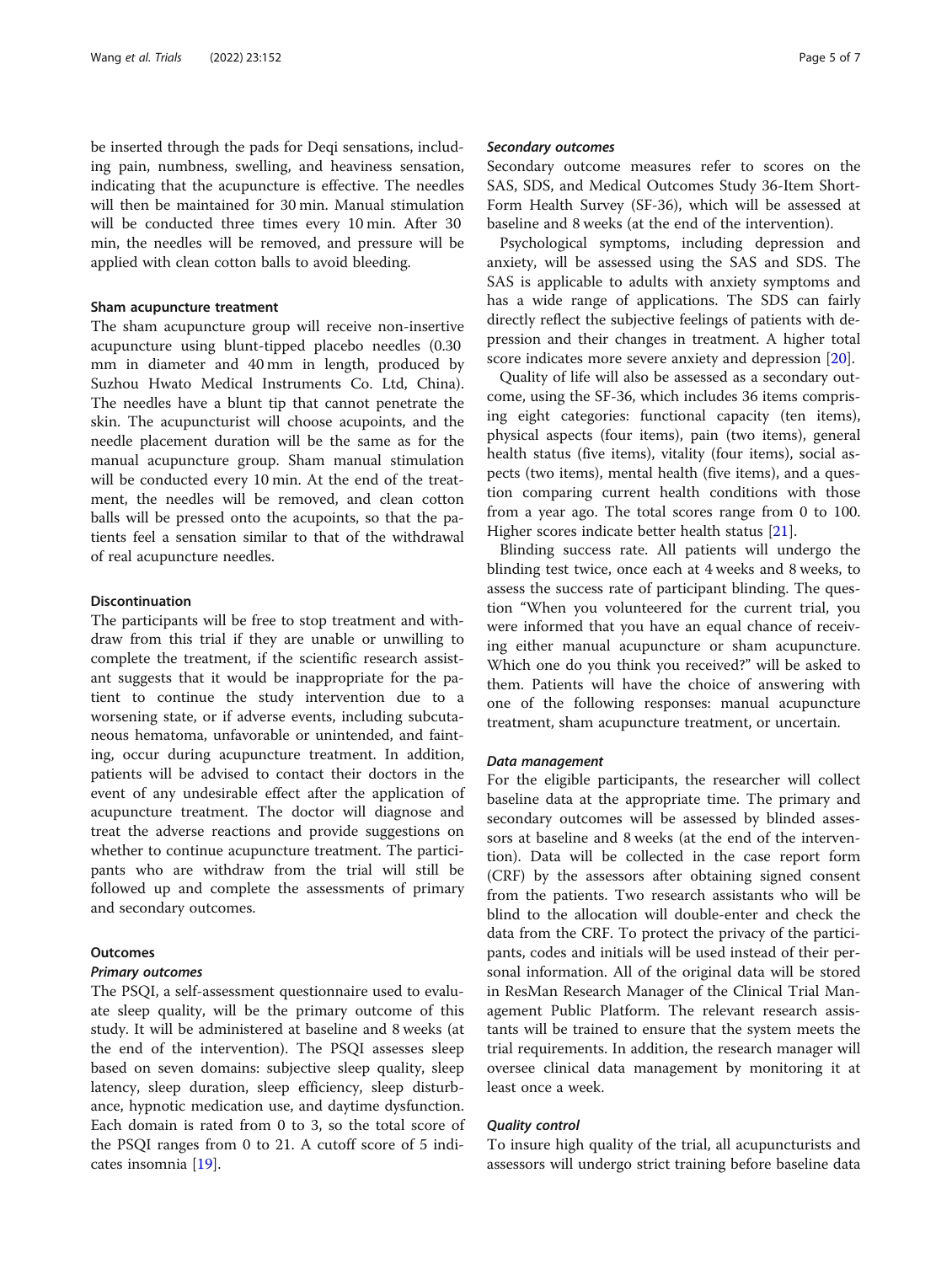acquisition to guarantee consistent practices. The training will include diagnoses, inclusion and exclusion criteria, identification of the location of acupoints, acupuncture techniques, and completion of the CRF. The participants will be free to withdraw from the trial at any time for any reason to ensure data authenticity and credibility. Dropouts and withdrawals from the trial will be recorded to ensure an intention-to-treat (ITT) analysis.

In addition, an independent data and safety monitoring team will be established to identify problems, monitor and examine collected data, and control bias once a week. They have the right to suspend the trial or even terminate it at any point if they find any problems or adverse events during the trial. The monitoring team, who should declare no conflict of interest in this study, consists of three members with expertise in different fields: Professor Lili Wang in acupuncture from Shaanxi University of Traditional Chinese Medicine, Professor Liang Chen in statistics, and Professor Peng Jin in insomnia from Shaanxi Provincial Hospital of Chinese Medicine. If there are any problems with regard to the project, the monitoring team will make decisions to alter the details of this protocol and communicate them to the persons conducting the trial by written notice after approval by the application ethics committee.

#### Safety monitoring

Any adverse event, including subcutaneous hematoma, unfavorable or unintended, and fainting, related to acupuncture treatment will be reported by patients and researchers during each acupuncture treatment. In addition, all participants will undergo liver and kidney function examinations, routine blood tests, and stool tests to exclude severe heart/liver/kidney diseases and evaluate the possible side effects of the acupuncture.

# Statistical analysis

Descriptive characteristics of baseline statistics will be reported as mean ± standard deviation or median. The primary and secondary outcomes will be analyzed based on the ITT. All qualified participants in both groups will receive the intervention and provide outcome assessment at least once. The missing data of participants who drop out will be replaced by the last observation carried forward' method according to the ITT principle. A twosample *t*-test or chi-square test will be used to test differences between the manual acupuncture group and sham acupuncture group using SPSS 19.0 by a blinded statistician. All planned tests are two-tailed. Statistical significance will be set at  $P \leq 0.05$ .

#### Discussion

The aim of the current trial is to investigate the effects of acupuncture on sleep quality and psychological disorders in patients with insomnia. Sleep quality will be assessed using PSQI scores. The focused psychological disorders in patients with insomnia will include depression (assessed by the SDS) and anxiety (assessed by the SAS). The overall quality of life of patients with insomnia will be assessed using SF-36. This study will attempt to associate the effects of acupuncture on sleep quality with the psychological effects of acupuncture. The study will provide evidence of the effects of acupuncture on patients with insomnia and depression or anxiety.

Depression and anxiety are the main consequences of chronic and long-term insomnia. These psychological symptoms ultimately degrade the quality of life of patients with insomnia. While the effects of acupuncture on insomnia have been investigated in previous studies [[16,](#page-6-0) [17\]](#page-6-0), this study will allow us to determine how to relieve insomnia symptoms by improving anxiety or depression, thus improving the quality of life of insomnia patients.

Although this trial was designed to address the limitations of previous studies, there are some limitations to the current study. First, it is difficult to design a doubleblinded RCT because it is impossible to blind the acupuncturist. To minimize the risk of detection bias, the assessors and statistical experts will be blinded to the group assignment in this study. Second, the current study will use sham acupuncture as a manual acupuncture control based on STRICTA. However, sham acupuncture may lead to improvements in sleep quality and psychological symptoms in patients with insomnia. Third, patients inclined to use alternative therapies may be inclined to choose the manual acupuncture treatment, which may result in allocation bias during the recruitment of patients for sham acupuncture. In addition, there are no objective tools to assess sleep quality and psychological symptoms.

In summary, the current study will standardize acupoint selection, acupuncture manipulation, and outcome assessment by rigorously following the SPIRIT guidelines and STRICTA recommendations. We expect that this trial will confirm the effects of acupuncture on sleep quality and psychological symptoms in patients with insomnia. We also hope to provide a safe and effective treatment for insomnia.

# Trial status

The version number of this protocol is 2.0, dated on 18 June 2020. The study will be conducted in the Shaanxi Provincial Hospital of Chinese Medicine from January 2022 to February 2022. The clinical trial is currently recruiting participants.